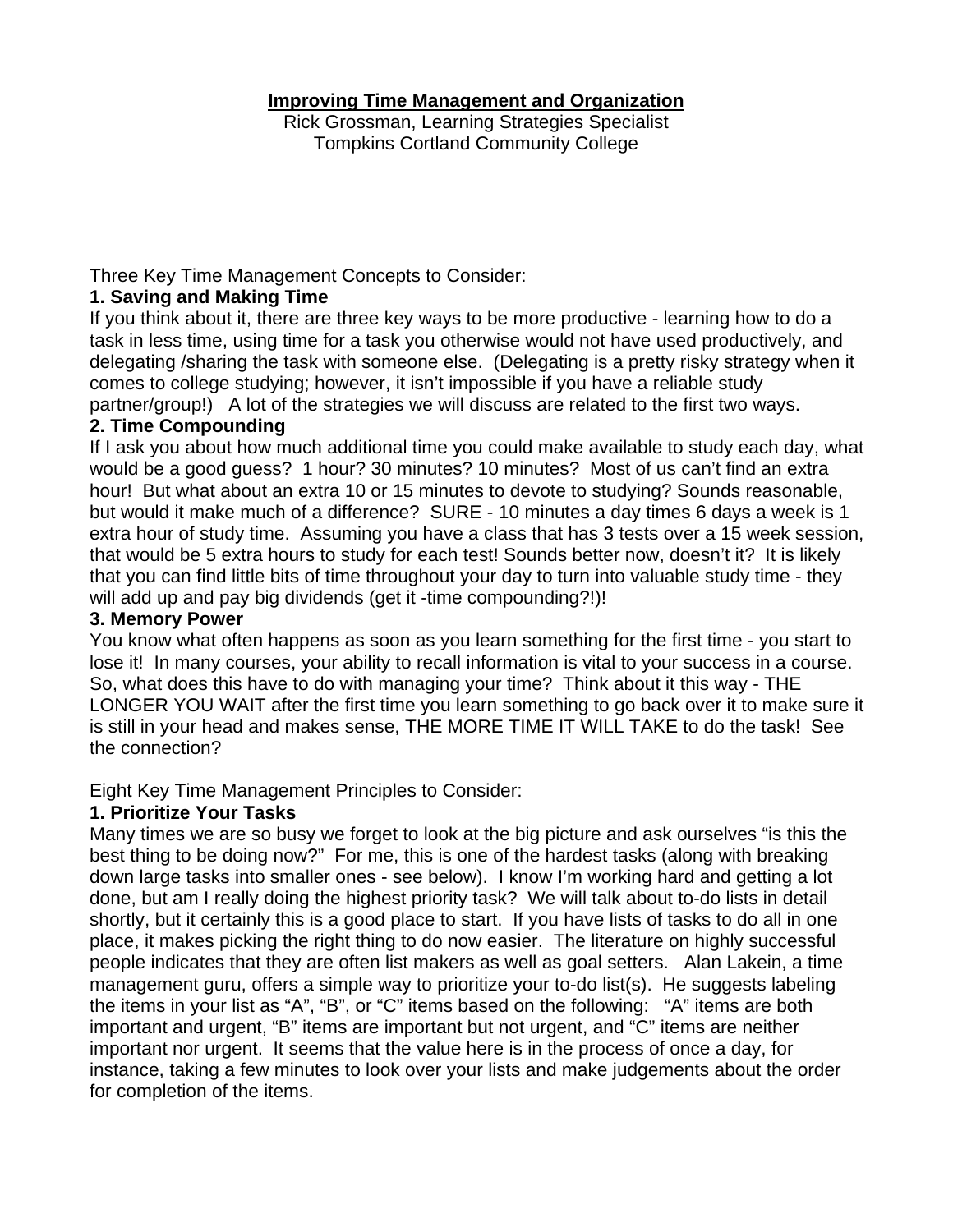## **2. Develop Routines**

It is true for most of us that anything that becomes a routine takes less time and is more likely to get done (think about your routines for bedtime, cleaning up after meals, doing the lawn, when you first get to work, or get ready to leave work, etc.). Whether related to studying in a traditional course or completing an online course, routines can help you save time. It may be setting aside a certain part of each weekend (like Sunday evening) for review or work on an on-going project, or it might be going to the library or learning center each day after math to start on the homework (relate this example to "memory power" above). Over and over, students tell me that having a few routines helps them to feel more "in control" of their time.

## **3. Review New Material ASAP**

This one again relates "memory power" and time management. Again, so many students have talked about the value of going over new material very soon after class as a way to "solidify it". It may be listening to a lecture or reading the text and then reviewing the notes later that day or the next day. Much of what we learn is lost within 24 to 48 hours (50-80%) so, the longer we wait to review the longer it will take to check our learning and re-learn the material we have lost.

## **4. Use Peak Times to Study**

Are you a "morning person"? A "night owl"? We all have times of day when we are more alert and times when we are less alert. And, while I realize that we can't always take advantage of this because of the realities of our lives, there can be some benefits of using this concept in even some small way. The key is to try to do the most challenging tasks at your peak times and try to do the less challenging work at the slump times. Maybe it will just be for one particular task, like accounting or math. If you have a task that requires a great deal of brainpower and concentration, picking a peak time (or at least not a slump time) will hopefully improve your effectiveness and save you time.

#### **5. Set Mini-Goals and Give Yourself Mini-Rewards**

I often come to TC3 on the weekends to do school-related work in my office. When I have essay tests to correct, I usually procrastinate and wind up coming in to the College on Sunday and sitting down with the entire stack, knowing that I have to stay with the task until they are all corrected. After correcting several, my mind starts to wander and I want to "stray" - even the candy machine "calls out" to me: "Rick, there are M and M's in here with your name on them". At that point, I try to set a mini-goal and mini-reward! I'll say to myself: "Rick, if you correct 10 more exams, then you can go take an M and M break". Now you know what I mean. For some of us, making a little "self-contract" helps us to be more productive. It can be "I'm going to do 5 more math problems and then I'll call Jamal" or "I'm going to work for 2 hours and, then watch the newest episode of "Game of Thrones" or "I'm going to read chapter 4, then have some ice cream, and then answer the end-of-chapter review questions ".

#### **6. Double up Your Tasks**

When you are listening to a recording of a lecture while driving to work, you're doubling up. When you tape a diagram of a plant cell on your bathroom mirror and quiz your self on the parts while brushing your teeth, you're doubling up. Doubling up is combining a schoolrelated task with a task that doesn't require much "brain power". You would be surprised at the opportunities that you might find to do your studying at the same time you are doing something else! (Laundry, lawn, ironing, walking the dog, riding the bus, etc.)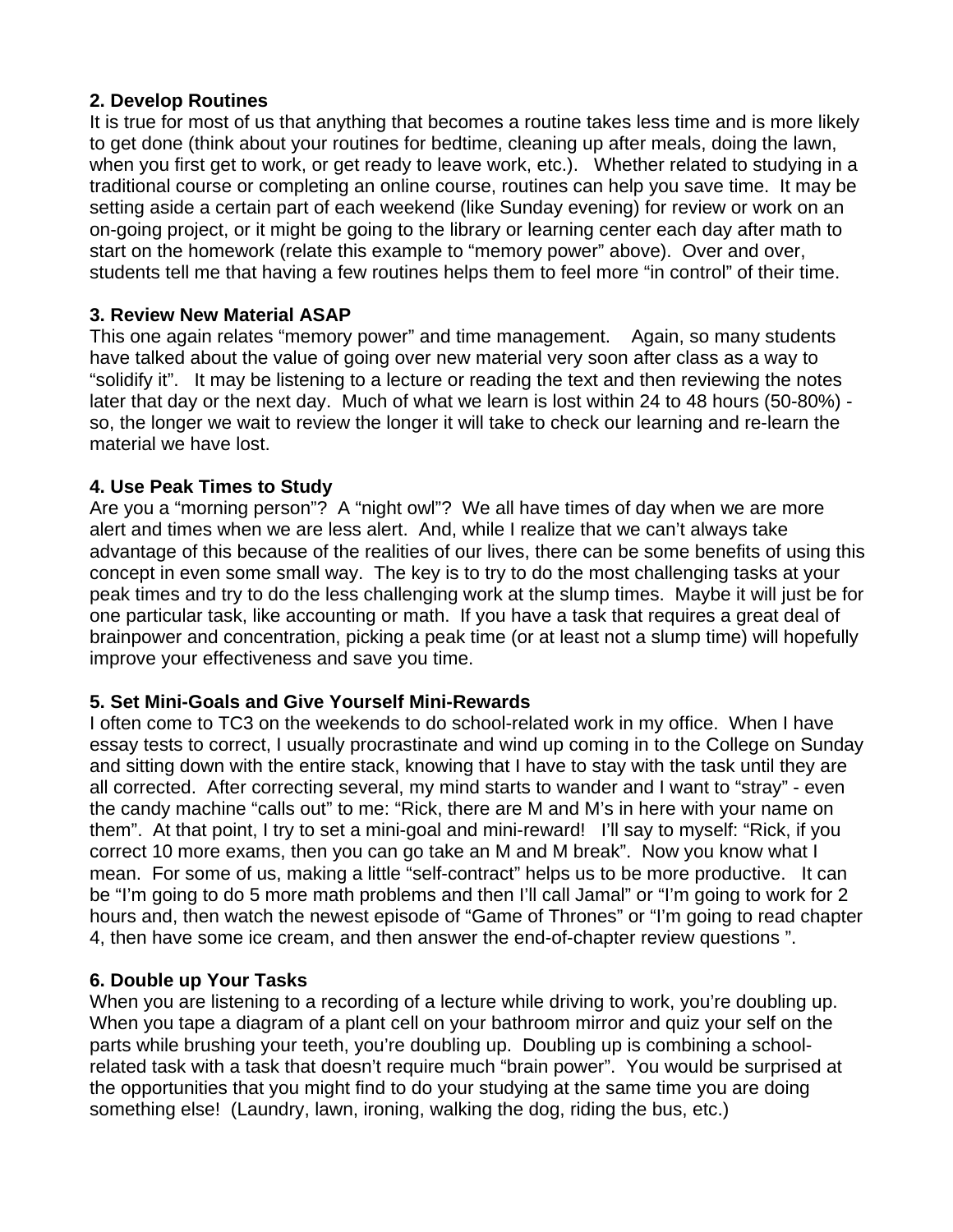# **7. Break up Large Tasks**

When you have lots of smaller tasks and a few larger ones, it can be hard to get to the big ones. You may realize that the large task requires more than one or two hours and be thinking that at some later point you will try to set aside a whole day; the result may be that the task gets put off. If you can break the large task into smaller, "sub-tasks", you might be able to pick away at it in more manageable bites. If you take a little time to do a task analysis, you might be able to break the task down and start to work on it right away. This is true for large projects, papers, and even studying for larger exams. You can make a list of the steps involved, the estimated time for each step, and a sub-deadline date for each step. (One key, from my experience, is to be very specific and detailed in your description of the tasks in each step.) Now, you can make one step at a time an "A" priority item, make progress, and feel a sense of satisfaction as you check off the steps one at a time.

## **8. Use Little Bits of Time**

The last time I was in the doctor's office, I waited about 15 minutes until I got into the examining room and about another 25 minutes until I actually saw the doctor. Rather than being annoyed (like I was the last time), I planned ahead and brought a professional journal with me. I read 2 articles and didn't mind the half-hour wait. The key was in recognizing when those little bits of time are likely to occur and having prepared so I had something beneficial to do. So many times we have to wait: for the bus, for the pasta water to boil, for the teacher to show up in the classroom, etc. Remember the time compounding concept? Those little bits can really add up! Imagine if you had 5 minutes each day to review a key concept you learned earlier that day or the day before. The way to make these little bits useful (even 3 or 4 minutes) is to have something "ready to go" so when you go: "Aha! Here's a little bit." You can dive right in. If you have to look for something to review at that point, you will lose precious time. So, have a pack of study cards in your pocket, put a sticky note in your textbook when you see an important chart or a good set of review questions, etc. and you'll be set for using the little bits of "waiting time" that inevitably come up.

# **Some Key Organization Techniques to Consider:**

For many people, organizing activities are worthwhile because they save time and aggravation. If you can't find something you need to be able to sit down to study (like the book, your notes, the assignment, your pen, etc.), it wastes your precious time and may wreck your attitude as well. If, by the time you actually get started on the task, you're already frustrated, how likely is it you will perform at a peak level?

We are all comfortable with different levels of organization. The following ideas and materials are offered to you based on my experience and the experience of a lot of students over the years.

# **On Keeping Track of Your Tasks, Events, etc.:**

Many people keep some kind of weekly or monthly planner with them. Some keep track of events, meetings, etc. on a home calendar. Still others keep everything in their head. Again, everyone is different and has different needs. The question is:"Is your system for keeping track of things working well?" Are you finding that your system saves you time and hassles or wastes time and creates problems?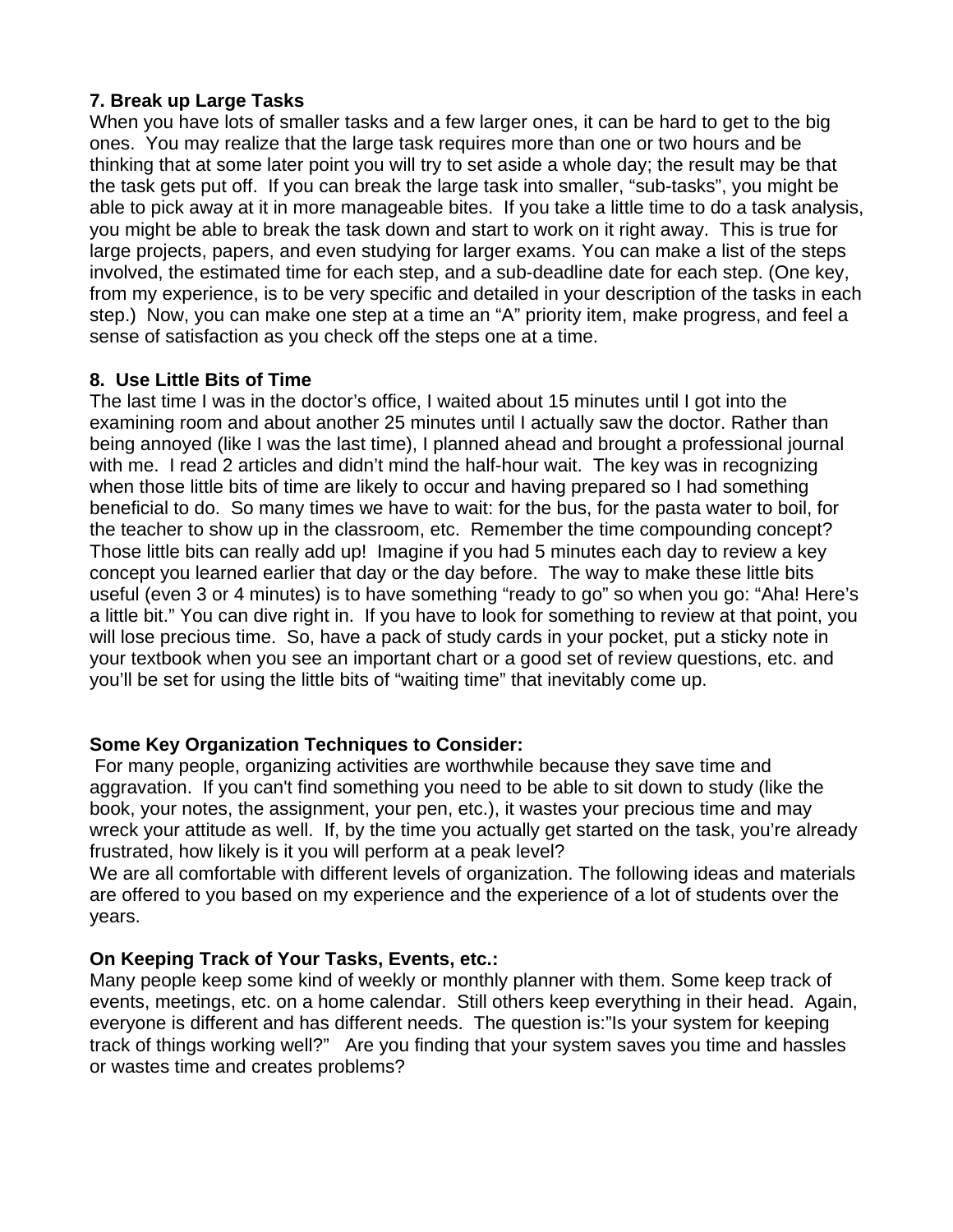Many people (students and others) find that one key is to have all components of their system together in one place. Keeping your calendar, your to-do lists, your assignments, etc. in one place saves time. A second key is to carry your system with you most of the time. (To that end, you might look at the size of your organizing system to see if a pocket/purse-sized system makes sense for you.) Nothing fancy is needed; a portfolio with pockets or a notebook (binder) will work. A trip to a store like Staples or Office Max is a great way to see what is available and to find materials that make sense for you. Also, your computer, (at home or work) may have scheduling/organizing software, which lets you custom design and print forms (including calendar pages). More and more students are using their cell phones or tablet as their planner and appointment reminder; many free "apps" are available.

As usual, the key is developing the habit of using the system you create. If you aren't using it, then ask yourself if changing the system in some way would make it more useable. Again, check out a store with lots of organizing materials and you might just be able to create something that's just right for you!

## **On Keeping Track of Your Notes, Handouts, etc.:**

Again, a trip to a store like Staples or Office Max might be helpful to you in selecting materials that will work for you. It is amazing how much material you can accumulate (handouts, tests, papers, notes, etc.) in a single course. Again, the key is to be able to access what you want quickly so you can get down to business.

#### **Some related odds and ends:**

-Students sometimes buy a 3-hole punch so they can put handouts, tests, and returned work in a binder.

-Students sometimes prefer a loose-leaf notebook (over spiral-bound) for class notes so they have more flexibility. You can take the pages out to study them; pull out, rewrite and insert clean, organized notes at a later point; add notes when you missed a class.

-Color-coding can help. Either by using colored binders or by using colored labels. Each course can have its own color - for example, the book, notebook, and folder for ENGL 101 can all be blue. It can save a little time and frustration when you are rushed.

-More and more students are buying an inexpensive file cabinet (or cardboard file boxes). This, along with some file folders and labels, makes a great system for easily storing and accessing papers, tests, notes, handouts, etc.

# **On Organizing Your Work Space:**

Your workspace can go a long way help or hurt your efficiency and effectiveness. Again, there is no right or wrong. It is a matter of evaluating what you have now and seeing if there are any changes you can make to improve the situation for yourself. Can you make changes that would help you to get down to business quicker, be more comfortable, and stay on task longer?

For many students, it is very useful to have a space they only associate with studying. If you associate the area with eating, paying bills, or watching TV, you can imagine the potential distraction. One thing I see often is people using the dining room table to study. This causes a real time-wasting situation because of all of the set- it-up/take-it-down times.